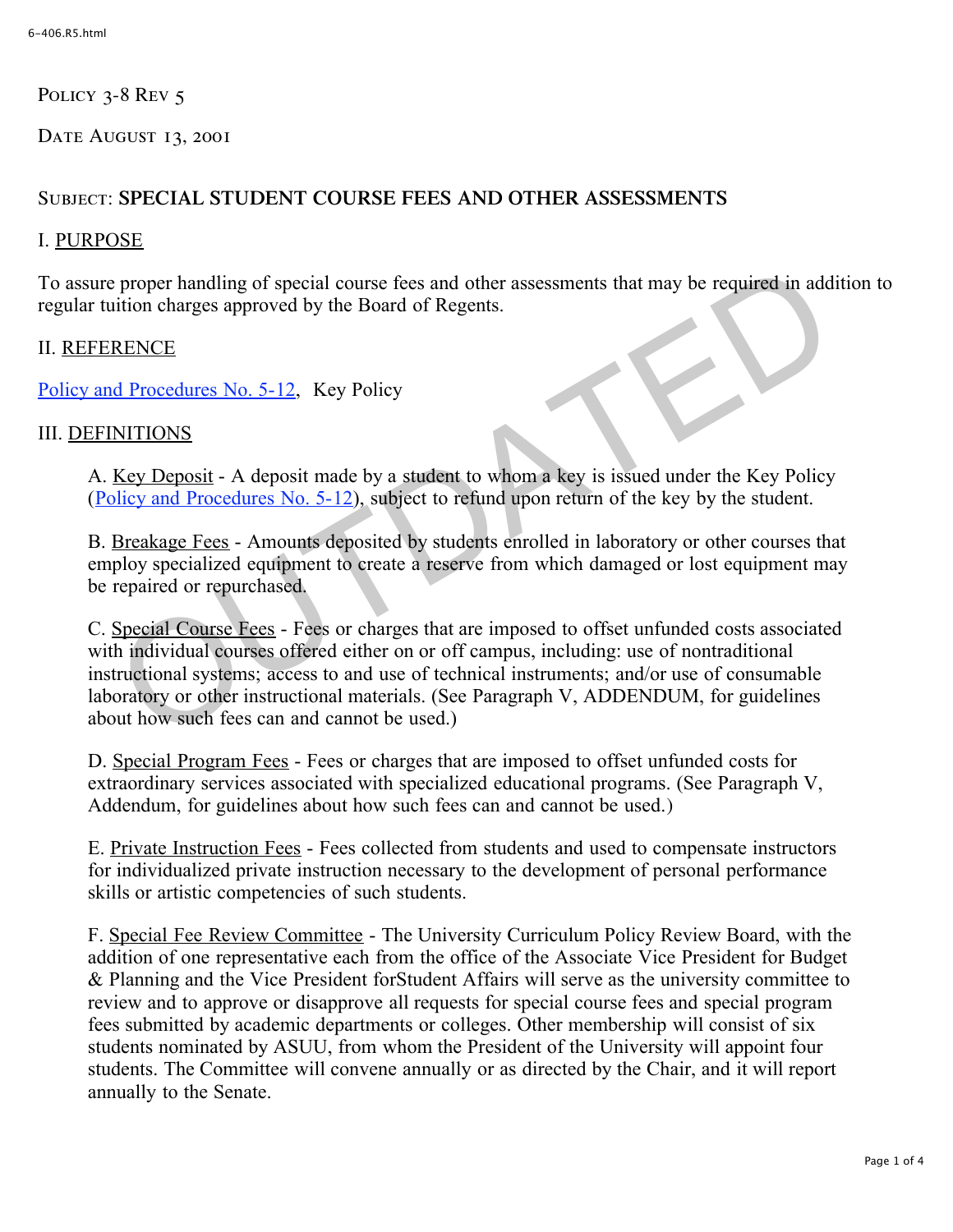## IV. POLICY

## A. Key Deposits

Keys may be issued to individuals for access to lockers within buildings after payment of an approved locker key deposit, which will be credited to a general fund liability account. Issuance of keys for access to buildings and rooms is governed by the University Key Polic[y, Policy and](http://www.regulations.utah.edu/administration/3-234.html) [Procedures No. 5-12.](http://www.regulations.utah.edu/administration/3-234.html)

1. An individual requesting a locker key is required to make a deposit for each key with the university cashier. The amount of deposit will be set by the Special Fee Review Committee. A receipt will be issued by the cashier.

2. The locker key will be issued by the department to the individual on presentation of the deposit receipt. The department will retain the receipt until such time as the individual returns the locker key.

3. Upon surrender of the locker key, the department returns receipt to individual, who may present the deposit receipt to the university cashier for refund of the deposit.

B. Special Course Fees and Special Program Fees

1. Colleges, departments, and other operating units of the University of Utah are not authorized to impose, collect, or deposit to their own account any special course fees or special program fees, except to the extent authorized pursuant to this policy. 1. An individual requesting a locker key is required to make a deposit for each key<br>with the university cashier. The amount of deposit will be set by the Special Fee<br>Review Committee. A receipt will be issued by the cashie

2. Proposals to impose special course fees and special program fees must be submitted in writing by academic departments or colleges, through the cognizant dean, to the Special Fee Review Committee.

3. All special course fees and special program fees duly approved pursuant to this policy must be paid directly to the university cashier or designated representative of the cashier. The cashier's receipt for the payment will be accepted as evidence that the individual is eligible for the special educational service or program for which the fee was imposed.

### C. Breakage Fees

Approved breakage fees must be deposited with the university cashier. Appropriate breakage coupons will be issued. Refunds will be given for unused coupons upon presentation to the cashier.

### D. Private Instruction Fees

Approved fees for private instruction must be paid to the university cashier. The department will be provided budget support for private instruction based upon the revenue derived from such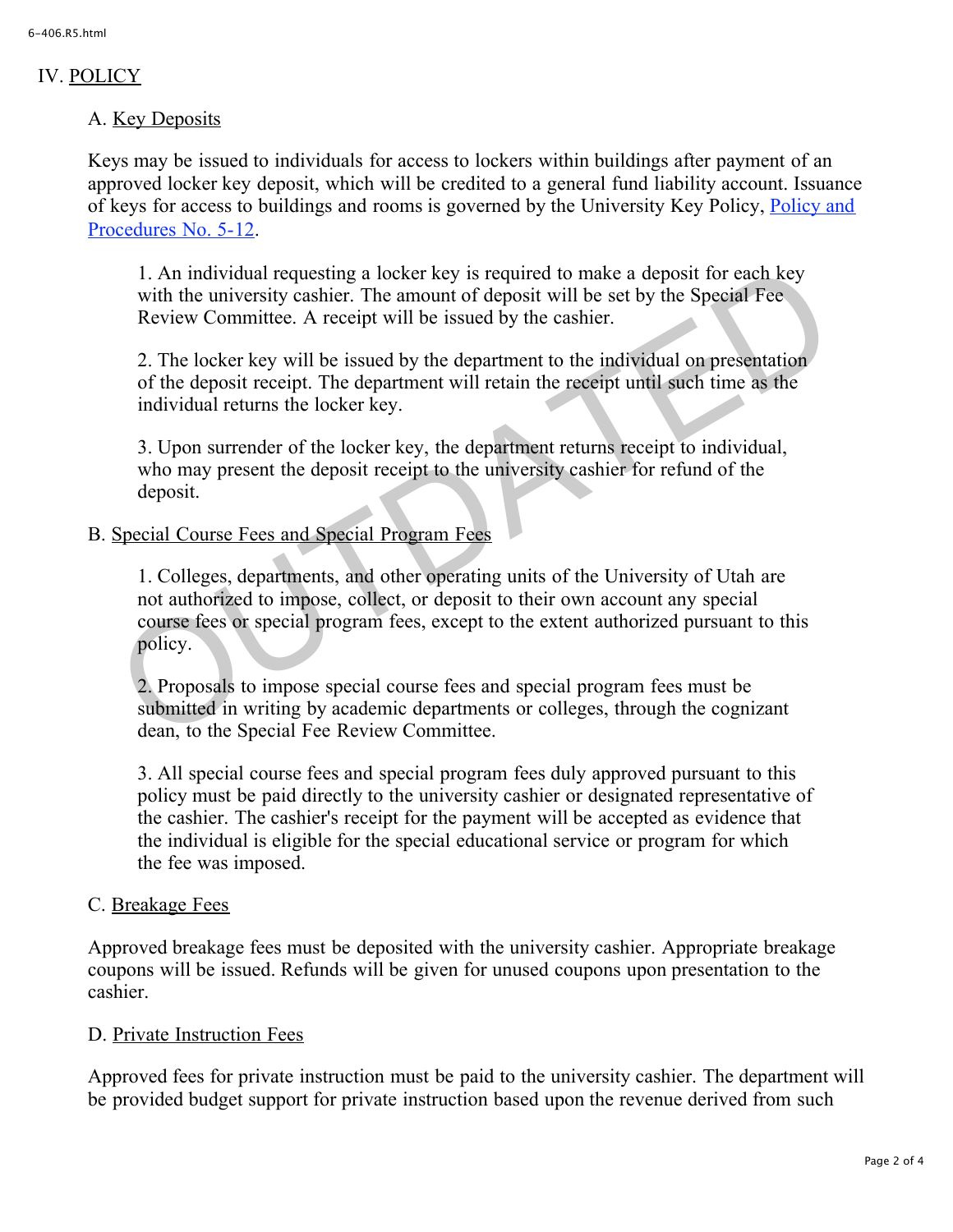private instruction fees.

#### E. Instructional Materials

Required materials, such as syllabi, outlines, extracts, special publications, reading materials, and other classroom instructional aids intended to be sold to students, must be distributed through the University Bookstore, or other available off-campus sources, unless special arrangements to the contrary are previously approved in writing by the cognizant vice president, with the concurrence of the Vice President for Administrative Services.

### F. Approval Authority

1. The Special Fee Review Committee is authorized to approve and to adjust the amount of previously approved key deposits, breakage fees, special course fees, special program fees, and private instruction fees as budgetary circumstance may require, after careful consideration of each request and the views of the affected departments, colleges, and students. Approval Authority<br>
1. The Special Fee Review Committee is authorized to approve and to adjust the<br>
amount of previously approved key deposits, breakage fees, special course fees,<br>
special program fees, and private instruc

2. The appropriate operating units shall give reasonable notice of required fees and deposits approved under this policy prior to each academic semester or session in which the fees or deposits are required. See Paragraph V, ADDENDUM.

3. A report of all fees and deposits approved under this policy shall be submitted annually to the president for review.

#### G. Exceptions

The president, on recommendation of the cognizant vice president, may approve specific exceptions to this policy.

#### V. ADDENDUM

#### A. General Policy Guidelines for Special Course Fees

1. Income from special course fees is restricted to specific course costs and may not be used to augment general categories of departmental budgets, i.e., supplies and equipment, travel, salaries or computing costs, and may not be deposited into development accounts.

2. Special course fees may be approved for:

a. Consumable Instructional Materials: lab or studio supplies, breakage, photo lab materials, films, chemicals, handouts, electronic kits, etc.

b. Use of Specialized Facilities: key deposits, darkrooms, practice rooms, special equipment, language labs, etc.

c. Instructional Materials & Services: film and tapes, special syllabi, private instruction, etc.